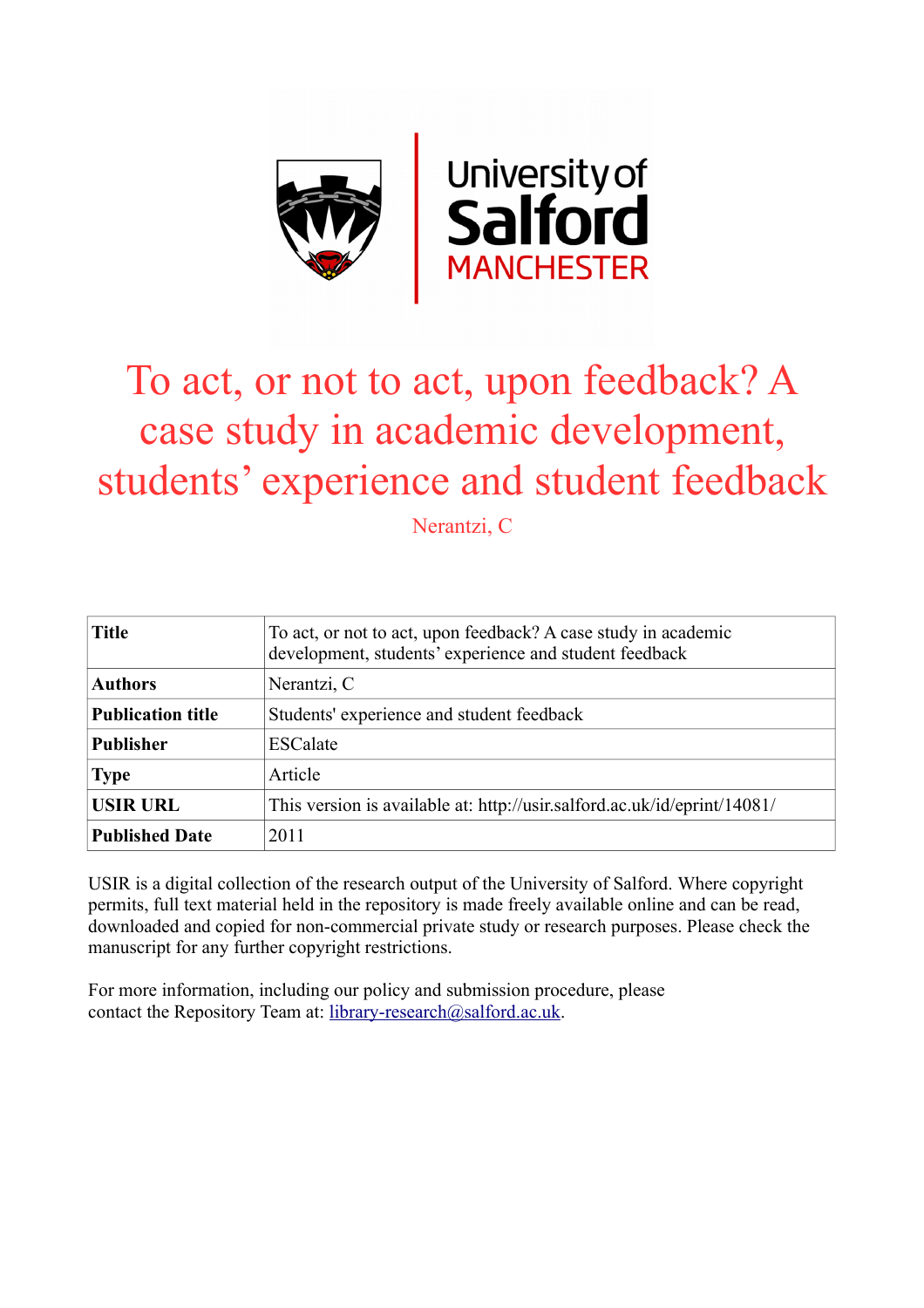### **To act, or not to act, upon feedback**

**A case study in Academic Development**

Chrissi Nerantzi, Academic Developer, University of Salford

c.nerantzi@salford.ac.uk

## **Background**

This case study reports on a recent module evaluation of the Engaging and Enhancing Student Learning (EESL) module. This module forms part of the Postgraduate Certificate in Academic Practice (PGCAP) at the University of Salford and is offered mainly to new academics and other professionals who support learning.

The EESL module aims to introduce participants to teaching and learning in HE, and is aligned with the UK Professional Standards Framework (UK PSF). It is delivered over 10 weeks, including eight face-to-face workshops and two online weekly seminars. Active, collaborative and technologyenhanced learning are coupled with more creative and experimental approaches. The development of reflective skills is enabled through peer, mentor and tutor observations and feedback conversations and reflective accounts. Participants are invited to experiment in a safe environment and within a learning community with ideas and concepts, to challenge their own beliefs linked to teaching and learning in HE, and to begin shaping their teaching philosophy and academic identity.

Reviewing feedback is part of our continuous evaluation and enhancement process and this case study reports on how learners' feedback has been used to develop an EESL module further.

### **Collecting Feedback**

Feedback by participants was drawn from a variety of sources and media:

a. Requisite: An electronic survey was distributed early on in the study. This was only completed by a small number of participants and therefore provided limited information. Two student representatives were appointed and met with the Programme Team once during the module to discuss any concerns and feedback.

At the end of the module, a generic Module Evaluation Questionnaire (MEQ) was distributed. This MEQ had not been tailored to this specific module and some questions were therefore less relevant. However, the final more open questions included in the MEQ, allowed participants to share any additional thoughts on the module and many used this opportunity. A mixture of positive and more critical comments were gathered through the MEQ which therefore provided a richer and more complete picture of how participants experienced the module.

b. Additonal: The module team encouraged an open dialogue throughout the module to enable participants to freely and openly contribute their views about their experience on the module. Many participants contacted the module team via email, face-to-face at the end of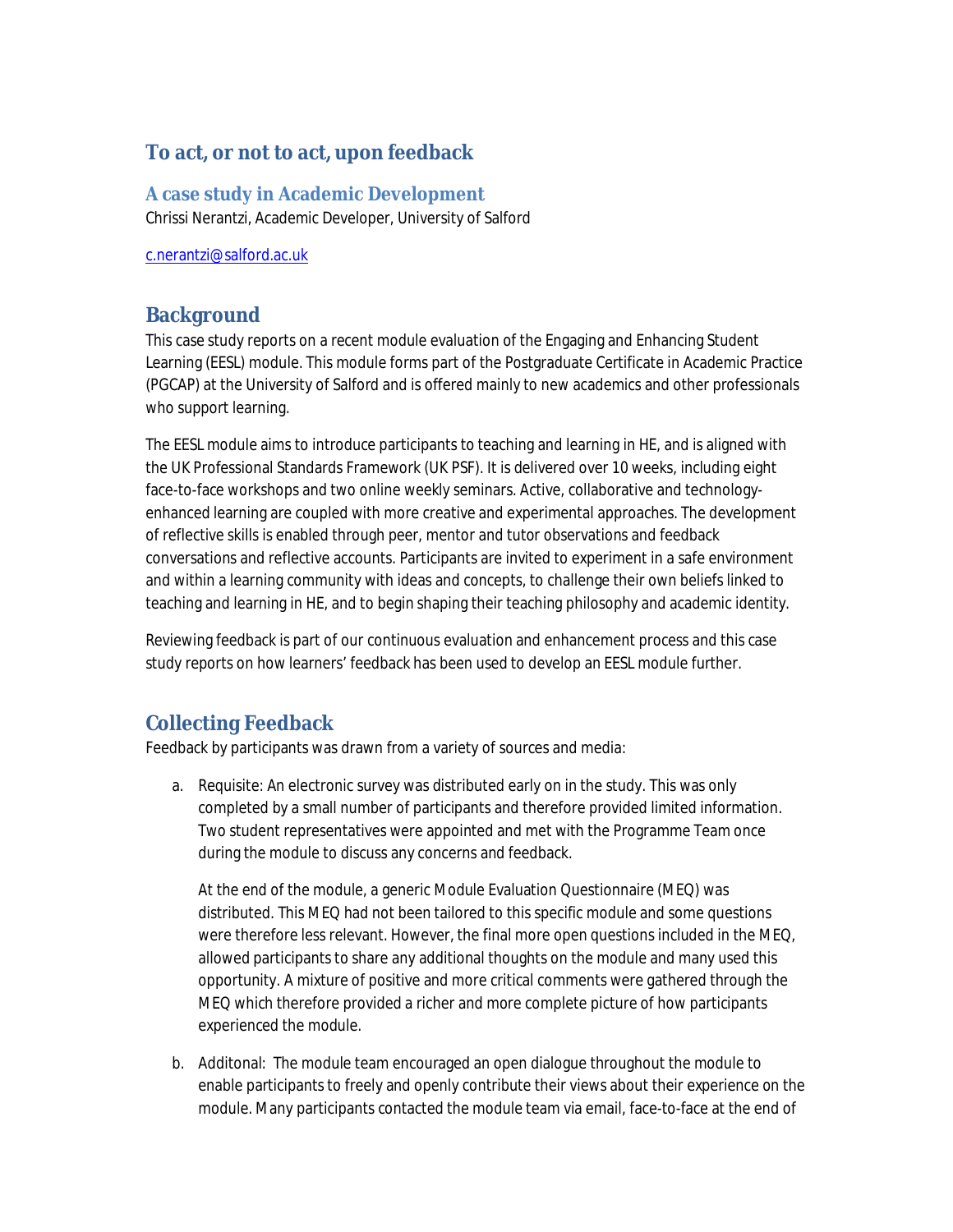sessions or during tutorials. Others responded on the public reflective blog the module team kept. Some participants commented in the VLE about the sessions and in their portfolios. Also, an informal focus group meeting was organised half-way through the module which enabled the module team to engage in a discussion about the module and collect data that represented the group more generally. The module team also used this meeting as an opportunity to share and discuss some of their ideas for future improvement of this module with the participants. The key points of this meeting were shared within the wiki available in the Online Programme Space with the cohort and participants who didn't attend the meeting were asked to add their thoughts and feedback, though this did not happen.

Overall, participants commented positively on the multi-disciplinary character of the programme, and the active, collaborative, varied and creative teaching approaches used. Participants felt that the use of the learning technologies was modelled well and found the formative feedback they received throughout the module very helpful for their learning. Issues identified by participants include the blended structure of the module, the limited guided engagement with the literature, the portfolio system used. Also, a small number of participants felt that the creative delivery was inappropriate.

### **Analysing Feedback**

All feedback received from participants about the module itself and their experience were recorded in a shared file. The module team regularly discussed and reflected on common themes identified in feedback, the progress of the module and participants' engagement and learning. Feedback received by participants confirmed in most cases the observations and reflections of the module team who made small adjustments to the module where necessary and introduced a number of changes for the next cohort, but they felt that it would have been beneficial if some of the more critical comments raised in the MEQ were brought to their attention earlier on.

Reflecting on the feedback collection process used, it became clear that it was perhaps too complicated. While it enabled the gathering of feedback through a variety of sources, a more strategic approach was needed to collect feedback at more strategic points during the module so that a richer picture of participants' experience as individuals and as a whole group could be composed. It is also important not to over-research participants which can make people less willing to share their views which might have been the case on this module.

#### **Thoughts on improving the feedback process further**

The module team recognised the need to develop a more effective strategy to gather feedback from participants and enable less satisfied participants to come forward earlier so that issues could be discussed openly and resolved collaboratively. The following are therefore currently being explored:

- The personal tutoring system could be used to enable participants to share concerns in a constructive and confidential manner. However, it might still be challenging to engage the un-engaged.
- A systematic approach to capturing feedback more holistically during the module could be developed, bringing together the different sources in a spreadsheet for analysis. This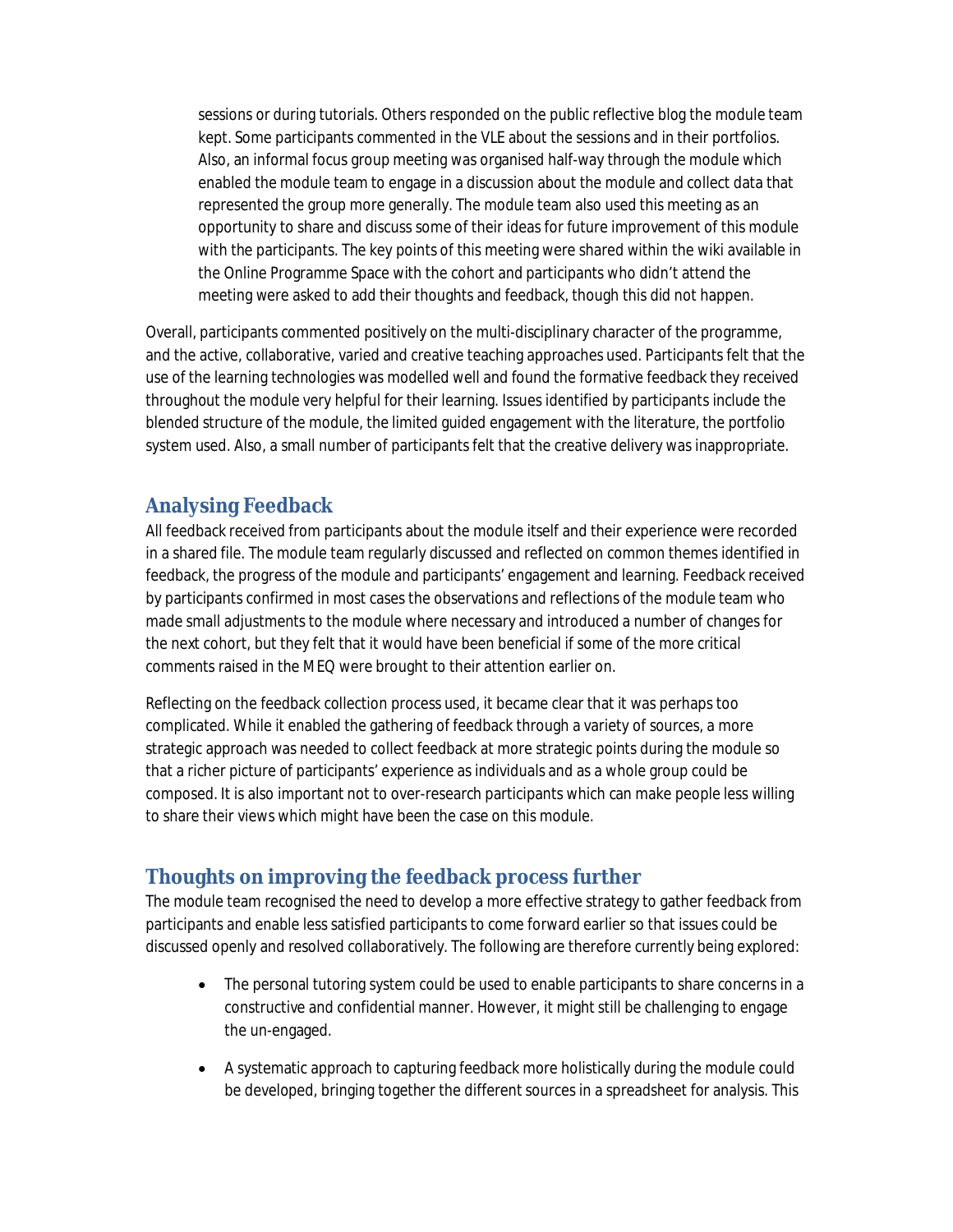process would help the module team to identify emerging patterns quicker and become more responsive.

- The MEQ could be tailored to this specific module so that responses provide more useful data during the module evaluation process.
- An open cohort discussion could be introduced half-way through the programme, instead of the focus group meeting and questionnaire. This would provide a more complete picture of the variation of the whole cohort's experience. Participants should also be able to anonymously share their more critical comments during this discussion if they wish to do so.

Evaluation is an ongoing process and a partnership between learners and tutors. Therefore the module team is prepared and willing to keep an open dialogue with participants, reflect on their practice in order to enhance this module for future participants and offer an engaging and stimulating learning experience and refine feedback approaches used on an ongoing basis to make it more effective and meaningful.

### **Putting lessons learnt into practice**

Feedback, the module team's reflections and evaluation as well as evidence included in participants' portfolios show that the teaching and learning strategies used in this module paid off by-and-large.

The chosen approach enabled the module team as well as the participants to experiment with, and immerse themselves in, a variety of high- low- and no-tech teaching and learning situations. It also gave them the opportunity to explore more creative teaching and learning approaches that had an impact on participants, their practice and stimulated change and in many cases a shift in their beliefs about teaching and learning in HE.

To act, or not to act, upon feedback? The decision on this was, in each case, a result of the module team's analysis of feedback received from participants the discussion with the PGCAP Programme Leader. Engaging participants in discussions about future enhancement opportunities was beneficial to create a sense of shared ownership and responsibility linked to the module.

Changes so far introduced include:

- Restructuring the blended module
- Introduction of a portfolio training session
- Trialling alternative portfolio system
- Introduction of weekly online reading tasks

The module will be reviewed again with the second cohort and feedback collection methods are also under review.